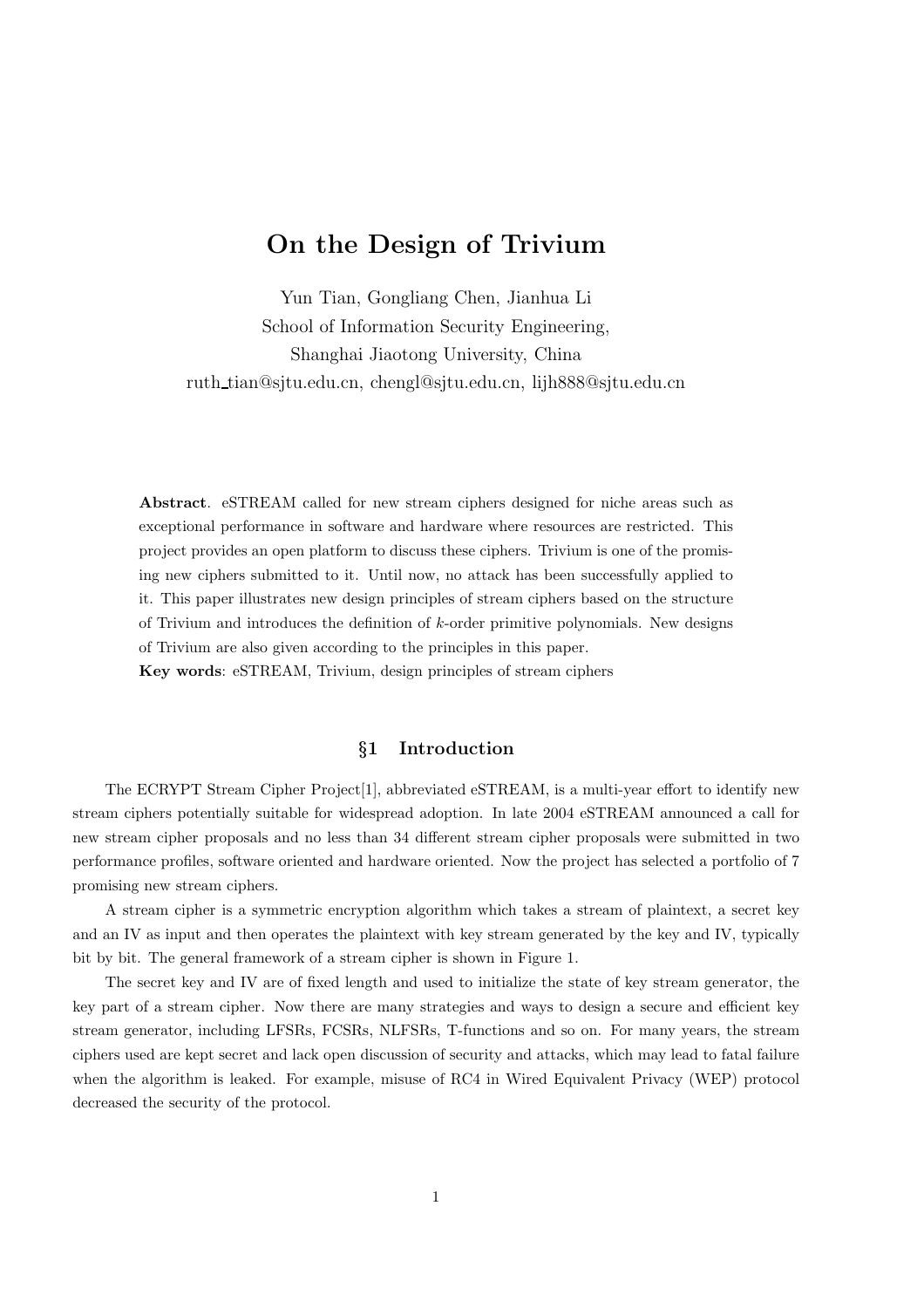

#### Figure 1 A Stream Cipher

Although block ciphers seem to be perfectly adequate for use in nearly all areas, stream ciphers are still desirable in a few niche areas, which is pointed out by Adi Shamir at the first ECRYPT State of the Art of Stream Ciphers workshop in October 2004[5]. These niche areas were identified as: 1) Exceptional encryption performance in software, where the luxury of additional hardware is not available to speed up encryption; 2) Any reasonable kind of encryption performance in hardware environments where the available resources such as gate count or power might be heavily restricted. The extreme example of this is provided by simple RFID tags. eSTREAM provides such a platform that scientists and researchers can exchange the design strategies of stream ciphers and find possible attacks on stream ciphers submitted to the project. Trivium[2] is one of the promising new stream ciphers in the hardware oriented profile. It has got high scores in evaluation due to its good performance and high security. Its simplicity and clarity perfectly demonstrate a new way to design secure stream ciphers. The idea of design of Trivium can be found in [3].

This paper focuses on the new design principles of stream ciphers and tries to find out better constructions and more application of Trivium. These principles are given based on the structure of Trivium. Section 2 describes the stream cipher Trivium and Section 3 discusses its security and efficiency. Section 4 introduces Trivium-model stream ciphers and k-order primitive polynomials in order to illustrate the new design principles. Section 5 shows new constructions of Trivium based on the principles in Section 4 and Section 6 draws the conclusion.

## §1.1 Notation

|                      | $(s_m, \ldots, s_n)$ the internal state of $(m - n + 1)$ bits                                    |
|----------------------|--------------------------------------------------------------------------------------------------|
| $S_i$                | the $i^{th}$ state or bit in the shift registers                                                 |
| $z_t$                | the bit of keystream generated at time t                                                         |
| $+$                  | addition over $GF(2)$ , i.e. XOR                                                                 |
| $\ddot{\phantom{0}}$ | multiplication over $GF(2)$ , i.e. AND                                                           |
| $\{a,b,c\}$          | notation of one round in Trivium by its active bits: $a^{th}$ bit, $b^{th}$ bit and $c^{th}$ bit |

# §2 Trivium

Trivium is designed to generate up to  $2^{64}$  bits of key stream from an 80-bit secret key and an 80-bit initial value (IV). The process consists of two phases: first the internal state of the cipher is initialized using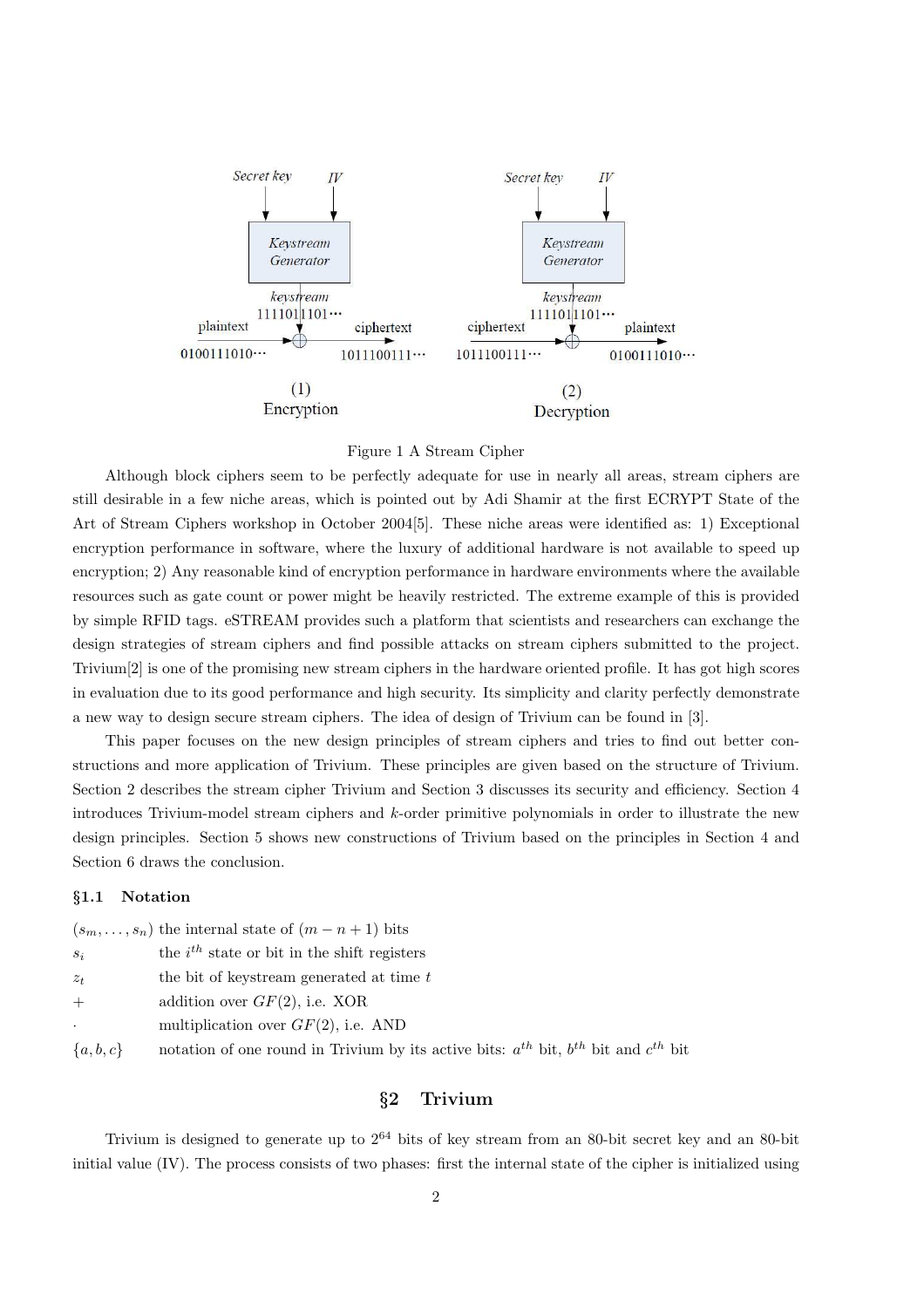the key and the IV, then the state is repeatedly updated and used to generate key stream bits. There are 288 bits in the internal state.

A complete description of the generation keystream phase is given by the following simple pseudo-code:

for 
$$
i = 1
$$
 to N do  
\n $t_1 \leftarrow s_{66} + s_{93}$   
\n $t_2 \leftarrow s_{162} + s_{177}$   
\n $t_3 \leftarrow s_{243} + s_{288}$   
\n $z_i \leftarrow t_1 + t_2 + t_3$   
\n $t_1 \leftarrow t_1 + s_{91} \cdot s_{92} + s_{171}$   
\n $t_2 \leftarrow t_2 + s_{175} \cdot s_{176} + s_{264}$   
\n $t_3 \leftarrow t_3 + s_{286} \cdot s_{287} + s_{69}$   
\n $(s_1, s_2, \ldots, s_{93}) \leftarrow (t_3, s_1, \ldots, s_{92})$   
\n $(s_{94}, s_{95}, \ldots, s_{177}) \leftarrow (t_1, s_{94}, \ldots, s_{176})$   
\n $(s_{178}, s_{179}, \ldots, s_{288}) \leftarrow (t_2, s_{178}, \ldots, s_{287})$ 

Figure 2 shows the structure of the algorithm.



Figure 2 Structure of Trivium

The initialization phase operates exactly the same as the keystream generation phase except that it doesn't generate keystream. The state is rotated over 4 full cycles after the loading of key and IV. 4 full cycles means  $4 * 288 = 1152$  clock cycles.

Key and IV are loaded as following:

 $(s_1, s_2, \ldots, s_{93}) \leftarrow (K_3, \ldots, K_{80}, 0, \ldots, 0)$  $(s_{94}, s_{95}, \ldots, s_{177}) \leftarrow (IV_1, \ldots, IV_{80}, 0, \ldots, 0)$  $(s_{178}, s_{179}, \ldots, s_{288}) \leftarrow (0, \ldots, 0, 1, 1, 1)$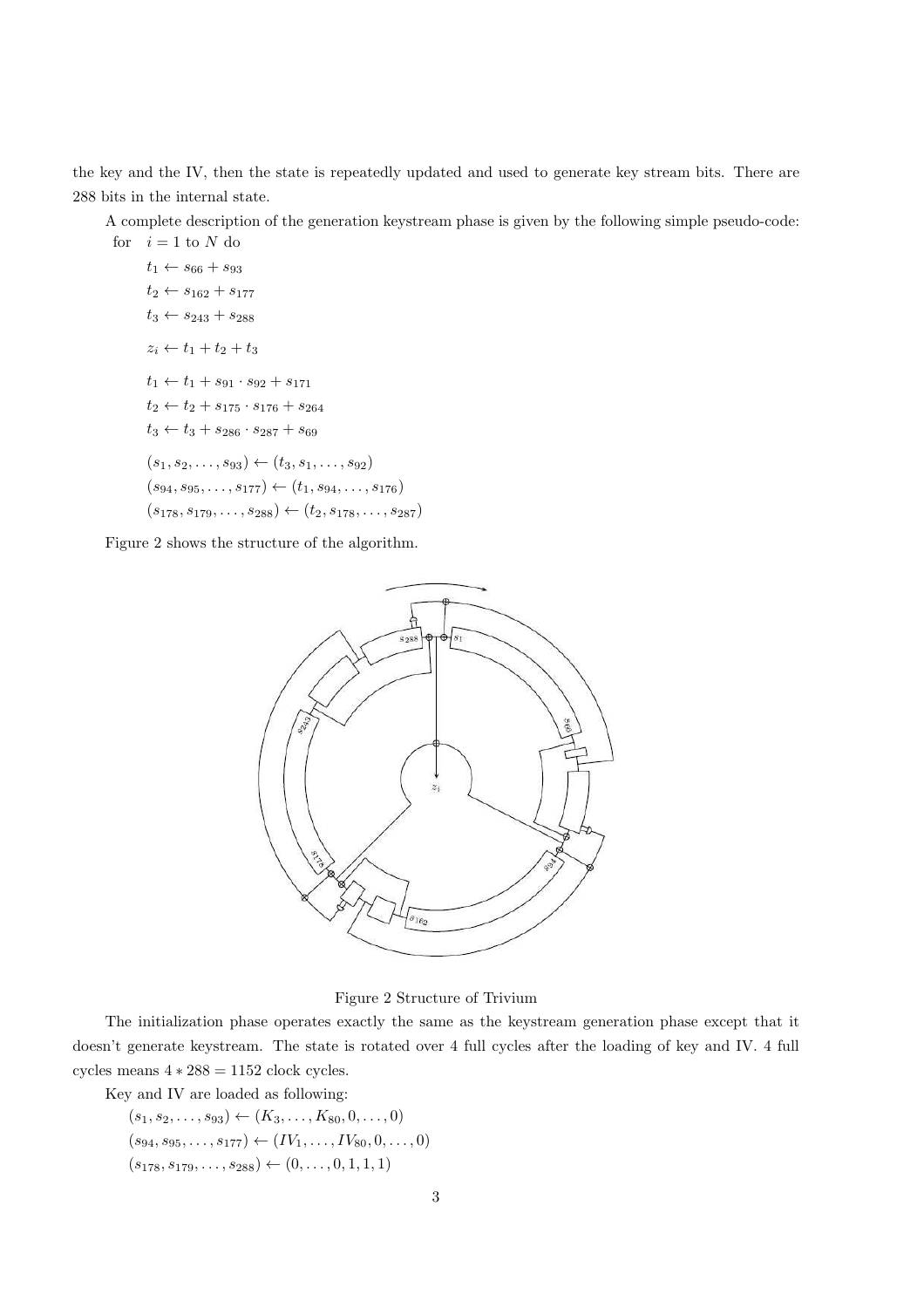# §3 Security and Efficiency of Trivium

Trivium is designed to be both secure and efficient. The following sections discuss the two properties of Trivium.

#### §3.1 Security

[3] classifies attacks against stream ciphers into two categories as follows:

- Key recovery attacks, the goal of which is to recovery part or the whole key by observing the key stream.

- Distinguishing attacks, the goal of which is to detect that the key stream bits are not completely unpredictable.

It is obvious that the objective of distinguishing attacks is weaker than that of key recovery attacks. So it is easier to apply and harder to protect against. Design of Trivium focuses particularly on linear correlations and the main design objective is to keep the largest correlations below safe bounds. Other important properties, such as a sufficiently long period, are considered afterwards.

Until now, no attack has been successfully applied to Trivium. One attempt is to find out attacks on reduced version of Trivium and try to extend them to the original cipher. In [12], two attacks on Trivium are studied. These attacks are state recovering and statistical tests. Although the analysis applied to Bivium (a reduced version of Trivium from 3 rounds to 2 rounds) is quite successful, the results on Trivium are not good since the attacks are no faster than exhaustive search. [6] applies the SAT solver attack and the BDD attack on Bivium and optimizes them. The attacks are of good speed, but the extension of the attacks to Trivium was left as an open question. Another reduced version of Trivium, 2-round Trivium, is proposed in [15]. Matsui's linear cryptanalysis is applied to this 2-round Trivium and a linear approximation with bias  $2^{-31}$  is given.

Another attempt is to exploit the initialization part of Trivium. Results of statistical analysis of Trivium can be found in [14], which include key/key stream correlation test and IV/key stream correlation test. [8] demonstrates a key recovery attack on reduced initialization version of Trivium by chosen IV statistical analysis. But evidence is given that the analysis is not applicable on Trivium with full IV initialization. [4] develops a new technique, called cube attack, which is a major improvement over several previously published attacks of the same type and applies it to Trivium with a reduced number of initialization round. The speed of this attack is faster than that in [8]. Evaluation on implementation of Trivium for low-power application in RFID system is given in [7] with comparison to AES-128. Synthesis result of Trivium is better than that of AES-128 except for the large amount of clock cycles needed in the initialization phase. [12] analyzes the completeness property of the initialization function and proposes a new input to the initialization of Trivium that has better diffusion properties.

#### §3.2 Efficiency

[3] gives a good measure, number of key stream bits generated per cycle per gate, for the efficiency of a stream cipher in hardware applications. In the later test and evaluation, hardware implementation of Trivium in FPGAs and ASICs shows that it is faster and more efficient than other candidates in eSTREAM and AES-CTR (see [9-11], [13]). For example, [9] points out that Trivium outperforms other eSTREAM candidates considered in the paper in terms of the two most important optimization criteria, minimum area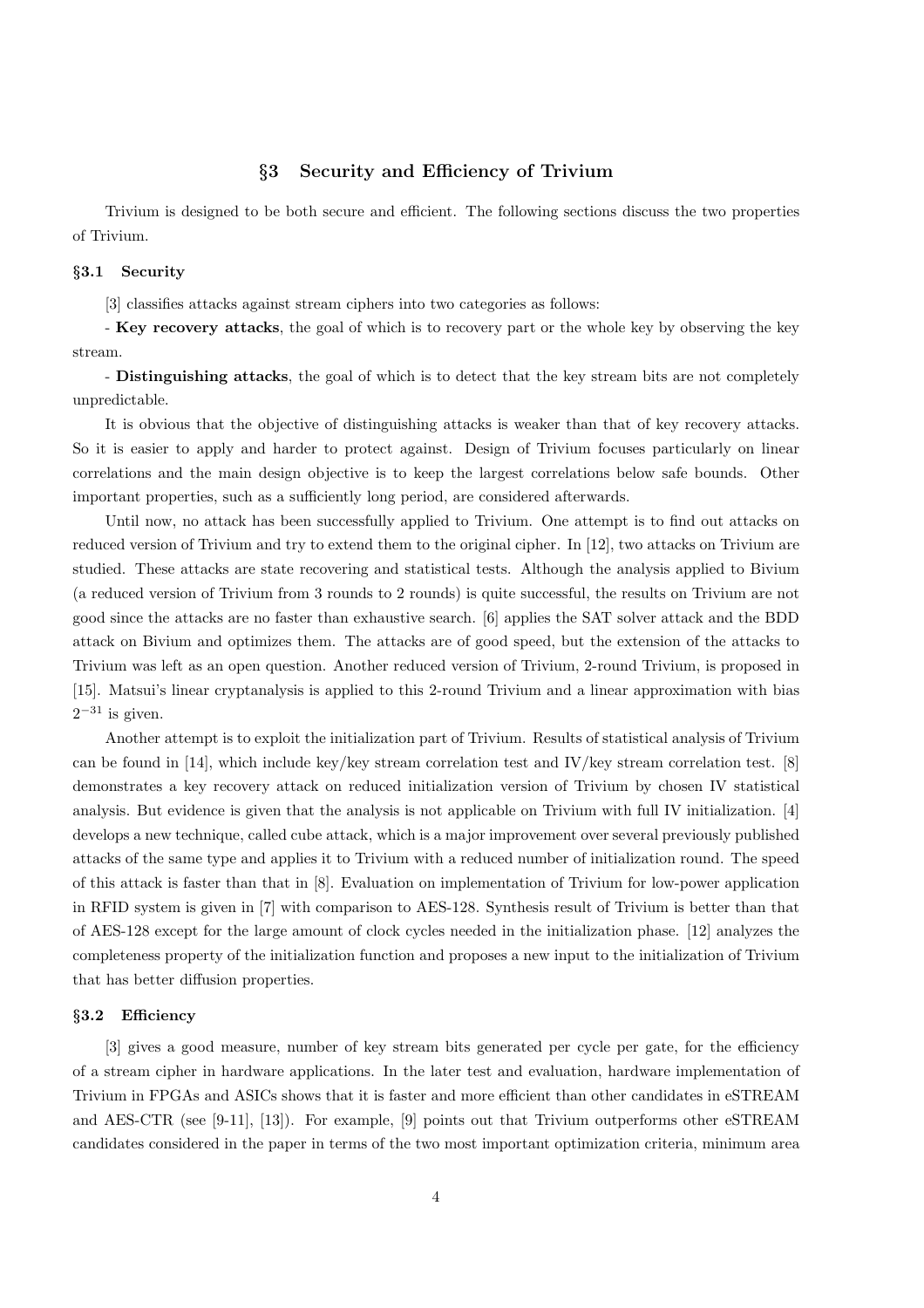and maximum throughput to area ratio, by a factor of at least two.

# §4 Design Principles of Trivium-model Stream Ciphers

Trivium is successfully designed to meet the need in the niche area where resources of hardware environment such as gate count or power might be heavily restricted. Besides efficiency, Trivium also resist all the known attacks. Based on the low linear correlations and high efficiency of Trivium, this paper tries to find out design principles of secure stream ciphers.

Let's focus on the operation of state and the pseudo-code is given bellow:

- $t_1 \leftarrow s_{66} + s_{93} + s_{91} \cdot s_{92} + s_{171}$
- $t_2 \leftarrow s_{162} + s_{177} + s_{175} \cdot s_{176} + s_{264}$
- $t_3 \leftarrow s_{243} + s_{288} + s_{286} \cdot s_{287} + s_{69}$

Index numbers of active bits in this part are rewritten in Table 1.

| зи                | $3u_2$            | зn                | $3u_3$             | 3u <sub>A</sub> | 3n <sub>2</sub>                       | $3u_5$             | $3u_6$             | $3n_1$             |
|-------------------|-------------------|-------------------|--------------------|-----------------|---------------------------------------|--------------------|--------------------|--------------------|
| $66 = 3 \cdot 22$ | $69 = 3 \cdot 23$ | $93 = 3 \cdot 31$ | $162 = 3 \cdot 54$ |                 | $171 = 3 \cdot 57$ $177 = 3 \cdot 59$ | $243 = 3 \cdot 81$ | $264 = 3 \cdot 88$ | $288 = 3 \cdot 96$ |

#### Table 1 Numbers of original Trvium

There are 93 bits in the first round of Trivium,  $(177-93) = 84$  bits in the second round and  $(288-177) =$ 111 bits in the third round. Here, the first round is noted by its active bits as {66, 69, 93}. Thus , the second round can be written as {162, 171, 177}, and {243, 264, 288} for the third round. It is not difficult to find that each number in Table 1 has a factor of 3.

#### §4.1 Description of Trivium-model Stream Ciphers

In order to discuss the design of Trivium, the algorithm can be generalized into a model. By changing the exact index numbers of active bits into variables, we can get a generalized algorithm of Trivium. These variables can be seen as the parameter of this Trivium-model stream cipher. Trivium-model stream cipher can be noted as

 $\{3u_1, 3u_2, 3n_1\}, \{3u_3, 3u_4, 3n_2\}, \{3u_5, 3u_6, 3n_3\},$ 

where  $u_i$   $(i = 1, \dots, 6)$ ,  $n_i$   $(i = 1, 2, 3)$  are parameters and  $u_1 < u_2 < u_1 < u_3 < u_4 < n_2 < u_5 < u_6 < n_3$ .  $n_1, n_2, n_3$  also represent the degree of the corresponding characteristic polynomials. We will discuss more details about this in the following sections.

Pseudo-code of the original cipher is changed to a generalized form as following.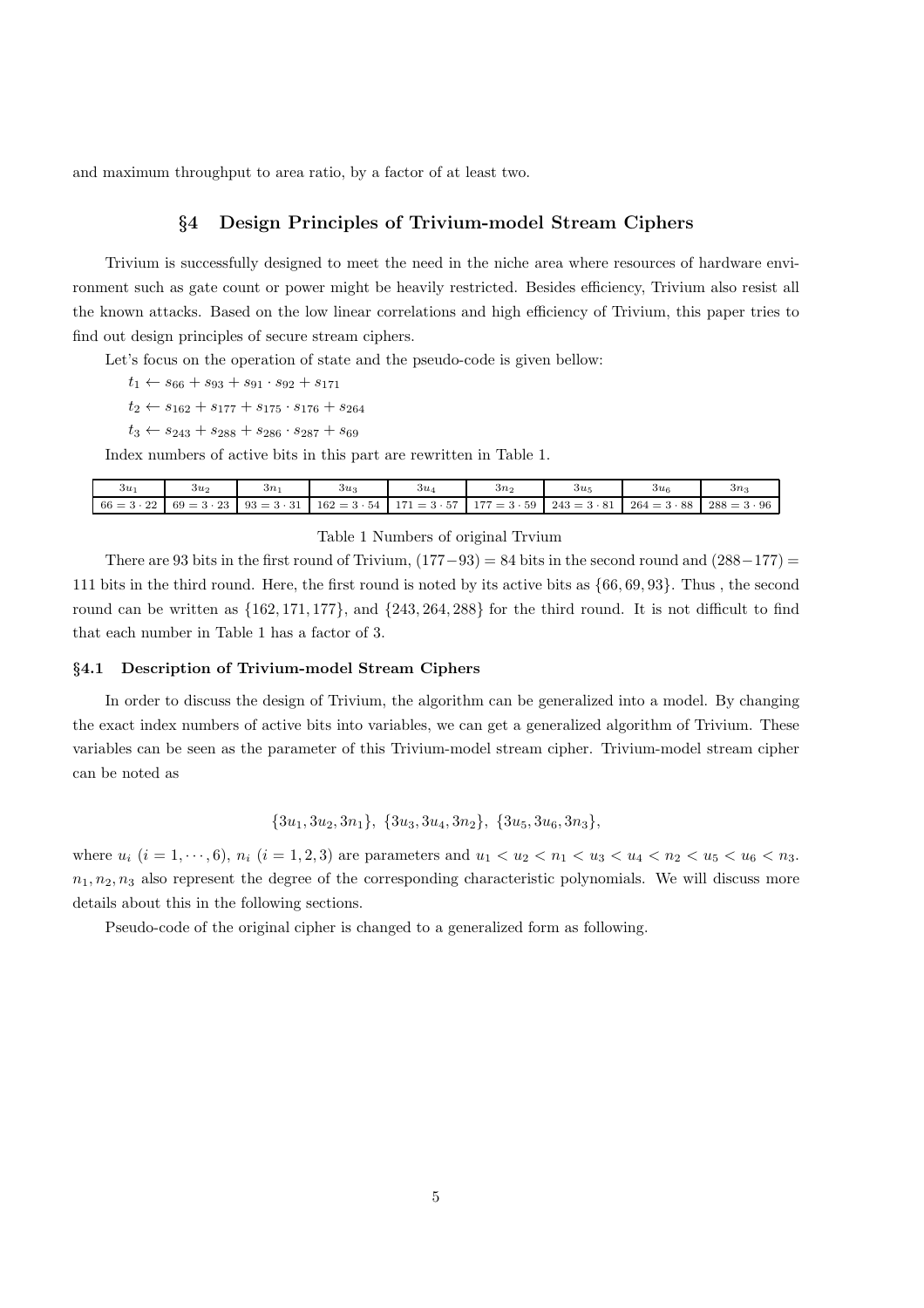for  $i = 1$  to N do  $t_1 \leftarrow s_{3u_1} + s_{3u_1}$  $t_2 \leftarrow s_{3u_3} + s_{3n_2}$  $t_3 \leftarrow s_{3u_5} + s_{3u_3}$  $z_i \leftarrow t_1 + t_2 + t_3$  $t_1 \leftarrow t_1 + s_{3n_1-2} \cdot s_{3n_1-1} + s_{3u_4}$  $t_2 \leftarrow t_2 + s_{3n_2-2} \cdot s_{3n_2-1} + s_{3u_6}$  $t_3 \leftarrow t_3 + s_{3n_3-2} \cdot s_{3n_3-1} + s_{3u_2}$  $(s_1, s_2, \ldots, s_{3n_1}) \leftarrow (t_3, s_1, \ldots, s_{3n_1-1})$  $(s_{3n_1+1}, s_{3n_1+2}, \ldots, s_{3n_2}) \leftarrow (t_1, s_{3n_1+1}, \ldots, s_{3n_2-1})$  $(s_{3n_2+1}, s_{3n_2+2}, \ldots, s_{3n_3}) \leftarrow (t_2, s_{3n_2+1}, \ldots, s_{3n_3-1})$ 

This is the general model of Trivium. The structure of this model is given by Figure 3.



Figure 3 Structure of a Trivium-model stream cipher

A Trivium-model stream cipher consists of 3 rounds and each round operates nearly the same as the other two. In order to get design strategies of Trivium-model stream ciphers, the following discussion breaks the cipher into smaller parts, reconstructs these parts and gives an extension.

#### §4.1.1 Univium: A 1-round Trivium-model Stream Cipher

Univium is a 1-round Trivium-model stream cipher. It can be noted as

$$
\{3u_1, 3u_2, 3n_1\},\
$$

where  $u_1, u_2, n_1$  are parameters, and  $u_1 < u_2 < n_1$ .  $n_1$  also denotes the degree of the characteristic polynomial of Univium.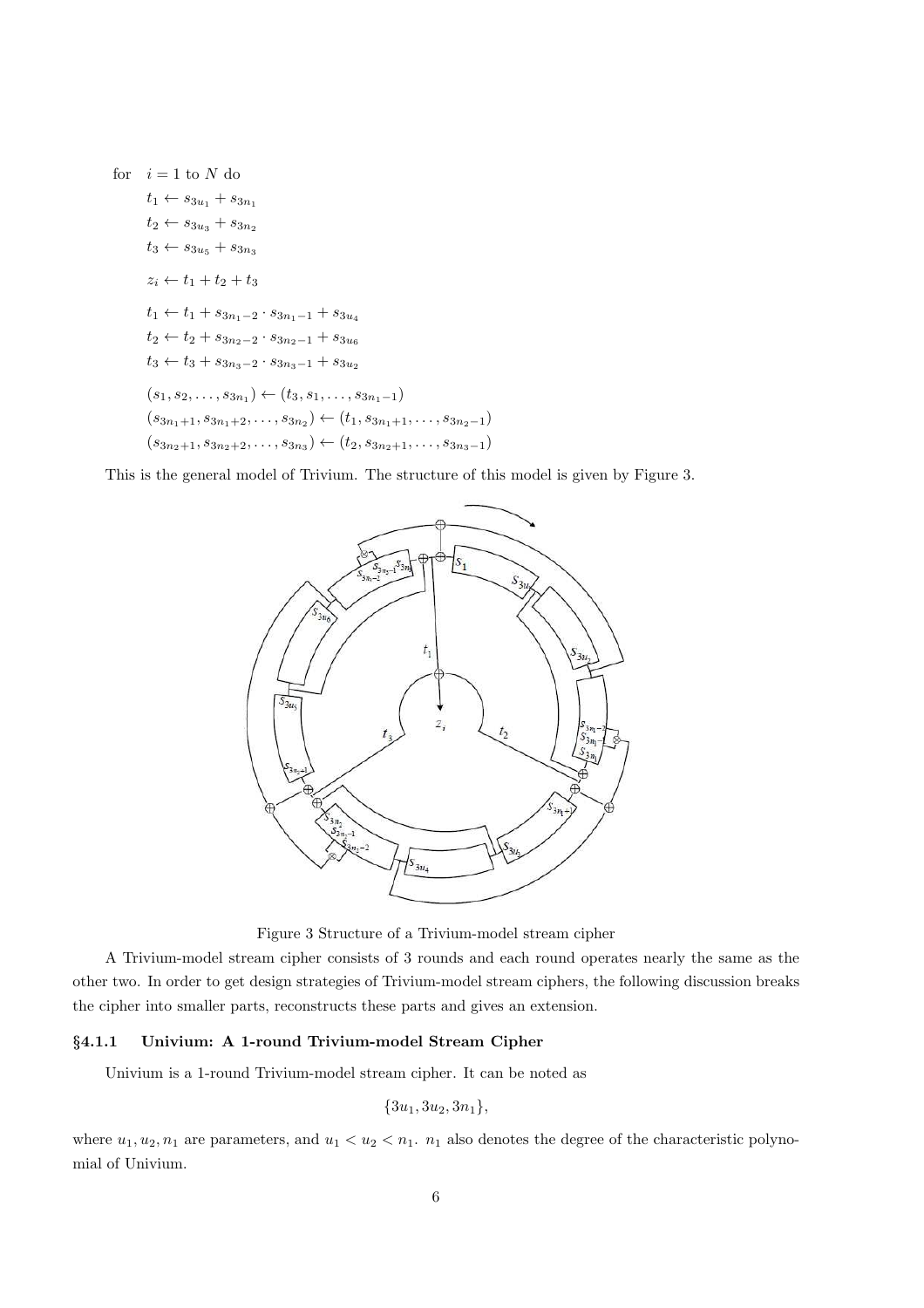Pseudo-code of this cipher is given below:

for  $i = 1$  to  $N$  do  $t_1 \leftarrow s_{3u_1} + s_{3u_1}$  $z_i \leftarrow t_1$  $t_1 \leftarrow t_1 + s_{3n_1-2} \cdot s_{3n_1-1} + s_{3n_2}$  $(s_1, s_2, \ldots, s_{3n_1}) \leftarrow (t_3, s_1, \ldots, s_{3n_1-1})$ 

Figure 4(a) shows the internal states of Univium. If the sequences of internal state are of uniform distribution,  $Prob[s_{m_3-2} \cdot s_{m_3-1} = 0] = 0.75$ . This means that the non-linear part of the algorithm can be neglected with a probability of 0.75. Figure 4(b) shows the internal states of Univium with non-linear part omitted and all the parameters divided by 3. Design principles discussed below are based on this model.



(a) Univium  $-$  a 1-round Trivium (b) Linear Univium with size divided by 3

Figure 4 Univium

#### §4.1.2 Bivium: A 2-round Trivium-model Stream Cipher

Bivium is a 2-round Trivium-model stream cipher. It can be noted as

$$
{3u1, 3u2, 3n1}, {3u3, 3u4, 3n2},
$$

where  $u_i$   $(i = 1, \dots, 4)$ ,  $n_1, n_2$  are parameters and  $u_1 < u_2 < n_1 < u_3 < u_4 < n_2$ .  $n_2$  also denotes the degree of the characteristic polynomial of Bivium.

Pseudo-code of this cipher is given below: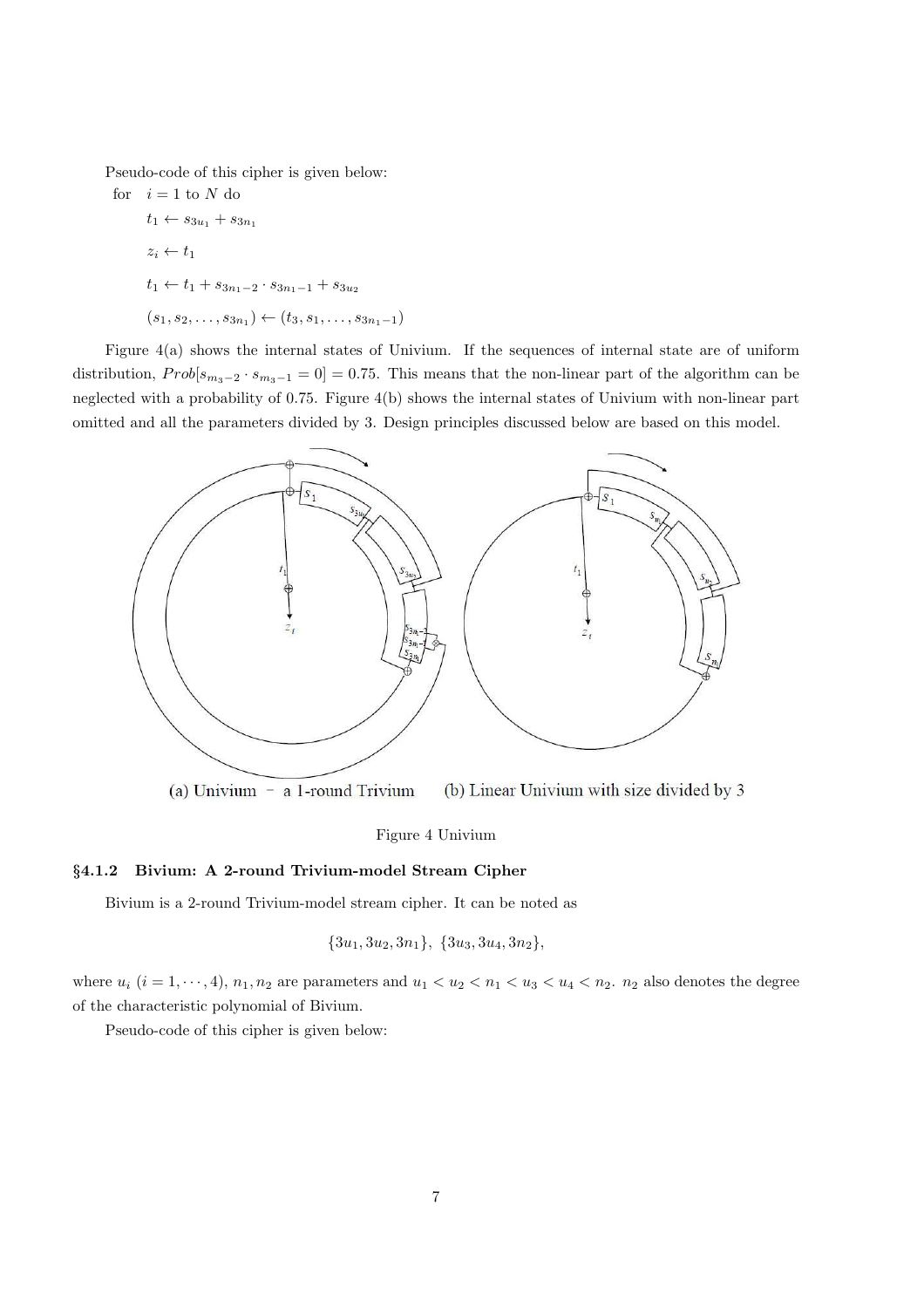for  $i = 1$  to N do  $t_1 \leftarrow s_{3u_1} + s_{3u_1}$  $t_2 \leftarrow s_{3u_3} + s_{3u_2}$  $z_i \leftarrow t_1 + t_2$  $t_1 \leftarrow t_1 + s_{3n_1-2} \cdot s_{3n_1-1} + s_{3u_4}$  $t_2 \leftarrow t_2 + s_{3n_2-2} \cdot s_{3n_2-1} + s_{3u_2}$  $(s_1, s_2, \ldots, s_{3n_1}) \leftarrow (t_2, s_1, \ldots, s_{3n_1-1})$  $(s_{3n_1+1}, s_{3n_1+2}, \ldots, s_{3n_2}) \leftarrow (t_1, s_{3n_1+1}, \ldots, s_{3n_2-1})$ 

Figure 5(a) shows the internal states of Bivium. If the sequences of internal state are of uniform distribution, the non-linear part of the algorithm can be neglected with a probability of  $0.75^2$ . Figure  $5(b)$ shows the internal states of Bivium with non-linear part omitted and all the parameters divided by 3. Design principles discussed below are based on this model.



(a) Bivium  $-$  a 2-round Trivium

(b) Linear Bivium with size divided by 3

#### Figure 5 Bivium

#### §4.1.3 Trivium: A 3-round Trivium-model Stream Cipher

Here, we still use 'Trivium' to denote a 3-round Trivium-model stream cipher. A 3-round Trivium-model stream cipher can be noted as

$$
{3u1, 3u2, 3n1}, {3u3, 3u4, 3n2}, {3u5, 3u6, 3n3},
$$

where  $u_i$   $(i = 1, ..., 6)$ ,  $n_i$   $(i = 1, 2, 3)$  are parameters and  $u_1 < u_2 < u_1 < u_3 < u_4 < u_2 < u_5 < u_6 < u_3$ .  $n_3$  also denotes the degree of the characteristic polynomial of Trivium.

Pseudo-code of this cipher is the same as that in Section 4.1.

Figure 6(a) shows the internal states of Trivium. If the sequences of internal state are of uniform distribution, the non-linear part of the algorithm can be neglected with a probability of  $0.75<sup>3</sup>$ . Figure  $6(b)$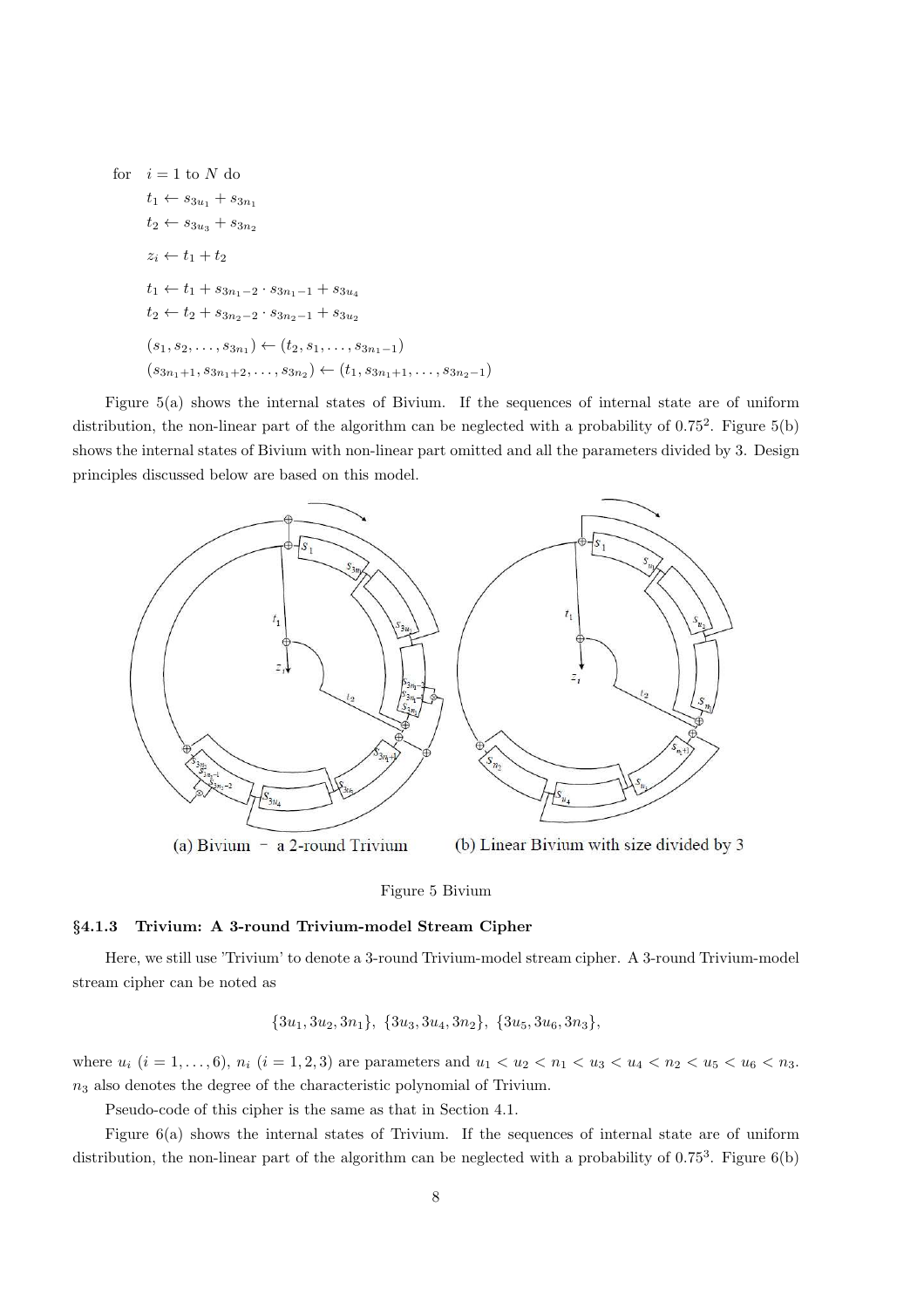shows the internal states of Trivium with non-linear part omitted and all the parameters divided by 3. Design principles discussed below are based on this model.



Figure 6 Trivium

## §4.1.4 Extension: k-round Trivium-model Stream Ciphers

After the description of Univium, Bivium and Trivium, it is not difficult to extend the Trivium-model stream cipher to arbitrary rounds. Each round still contains feedback part, feed forward part and non-linear part.

## $§4.2$  *k*-order Primitive Polynomial

In order to discuss criterion to determine the parameters of the stream ciphers described in the above sections, a new definition,  $k$ -order primitive polynomial, is introduced here. First, we would like to review the definition of primitive polynomial.

**Definition 4.2.1** A polynomial  $f(x)$  with coefficients in  $GF(p) = Z/pZ$  is a primitive polynomial if it has a root  $\alpha$  in  $GF(p^m)$  such that  $\{0, 1, \alpha, \alpha^2, \alpha^3, \cdots, \alpha^{p^m-2}\}$  is the entire field  $GF(p^m)$ , and moreover,  $f(x)$  is the smallest degree polynomial having  $\alpha$  as root.

Based on definition 4.2.1 and let  $p = 2$ , an extensive definition, k-order primitive polynomials, is given below.

**Definition 4.2.2** Given  $f(x) = \sum_{i=0}^{n} a_i x^i$ ,  $n > k$ ,  $a_i \in GF(2)$ ,  $i = 0, 1, \dots, n$ ,  $f(x)$  is called a *k*-order primitive polynomial if  $f(x) = (x+1)^k \cdot g(x)$ , where  $g(x)$  is a primitive polynomial.

Remark Definition 4.2.2 is an extension of definition 4.2.1 because 0-order primitive polynomial is a primitive polynomial by definition 4.2.1.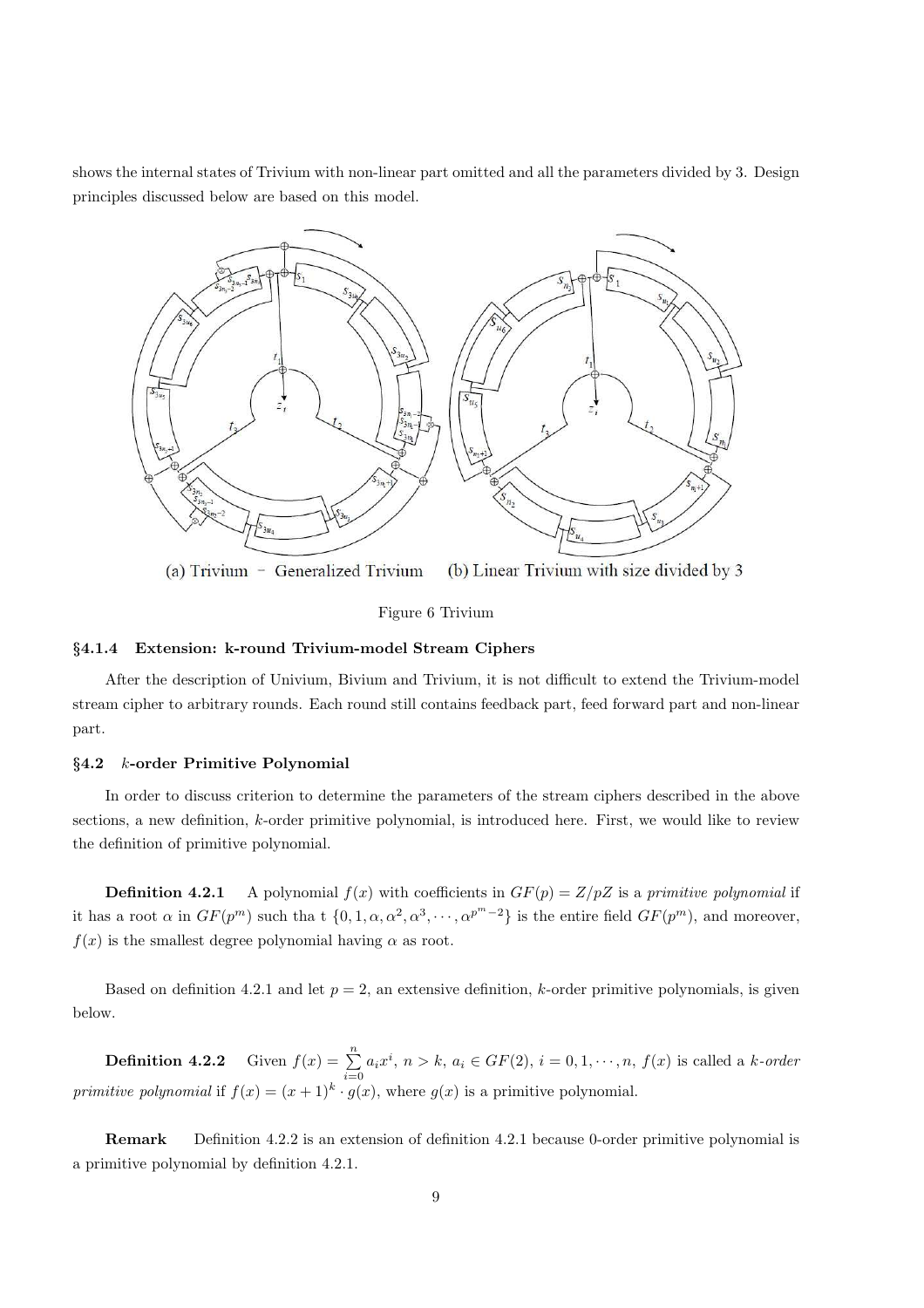Example 4.2.1  $f_1(x) = x^{28} + x^5 + x^2 + 1 = (x+1)(x^{27} + x^{26} + x^{25} + x^{24} + x^{23} + x^{22} + x^{21} + x^{20} + x^{22} + x^{21} + x^{23} + x^{24} + x^{25} + x^{26} + x^{27} + x^{28} + x^{29} + x^{20} + x^{21} + x^{22} + x^{23} + x^{24} + x^{25} + x^{26} + x^{27} + x^{28} + x^{29} + x^{20} + x^{21} + x^{22$  $x^{19} + x^{18} + x^{17} + x^{16} + x^{15} + x^{14} + x^{13} + x^{12} + x^{11} + x^{10} + x^9 + x^8 + x^7 + x^6 + x^5 + x + 1$ ) is a 1-order primitive polynomial.

Example  $4.2.2$  $3^{31} + x^9 + x^8 + 1 = (x+1)^2(x^{11} + x^{10} + x^6 + x^5 + x^3 + x + 1)(x^7 + x +$  $1(x^{11} + x^{10} + x^7 + x^3 + 1)$  is not a 1-order primitive polynomial.

Example 4.2.3  $f_3(x) = x^{96} + x^{73} + x^{70} + x^{67} + x^{47} + x^{44} + x^{41} + x^{29} + x^{24} + x^{20} + x^{18} + x^{15} + x^{14} + x^9 + x^{15} + x^{16} + x^{17} + x^{18} + x^{19} + x^{19} + x^{10} + x^{11} + x^{12} + x^{13} + x^{14} + x^{15} + x^{16} + x^{17} + x^{18} + x^{19} + x^{19} + x^{10} + x^{11} + x^{12$  $x^5+1 = (x+1)^3(x^{93}+x^{92}+x^{89}+x^{88}+x^{85}+x^{84}+x^{81}+x^{80}+x^{77}+x^{76}+x^{73}+x^{72}+x^{70}+x^{68}+x^{67}+x^{44}+x^{43}+$  $x^{41} + x^{39} + x^{38} + x^{35} + x^{34} + x^{30} + x^{27} + x^{25} + x^{23} + x^{20} + x^{19} + x^{17} + x^{14} + x^{13} + x^{12} + x^9 + x^8 + x^6 + x^4 + x + 1$ is a 3-order primitive polynomial.

## §4.3 Design Principles of Trivium-model Stream Ciphers

Design principles introduced in this section mainly relates to the linear part of Trivium-model stream ciphers. The objective of these principles is to determine parameters in the algorithms described above, i.e. Univium, Bivium, Trivium and so on. k-order primitive polynomials are used to illustrate the principles.

If we want to construct a Trivium-model stream cipher, we can first determine the rounds of the cipher. Here, we suppose that we still need a 3-round cipher, i.e. Trivium. It is noted as

$$
{3u1, 3u2, 3n1}, {3u3, 3u4, 3n2}, {3u5, 3u6, 3n3},
$$

where  $u_i$   $(i = 1, ..., 6)$ ,  $n_i$   $(i = 1, 2, 3)$  are parameters and  $u_1 < u_2 < n_1 < u_3 < u_4 < n_2 < u_5 < u_6 < n_3$ . Next, we determine the unknown parameters under the following principles.

**Principles** Construct a 3-round Trivium, denoted by  $\{3u_1, 3u_2, 3n_1\}, \{3u_3, 3u_4, 3n_2\}, \{3u_5, 3u_6, 3n_3\},\$ such that

1) The characteristic polynomial of  $\{u_1, u_2, n_1\}$  is a 1-order primitive polynomial;

2) The characteristic polynomial of  $\{u_1, u_2, n_1\}$ ,  $\{u_3, u_4, n_2\}$  is a 2-order primitive polynomial;

3) The characteristic polynomial of  $\{u_1, u_2, u_1\}$ ,  $\{u_3, u_4, u_2\}$ ,  $\{u_5, u_6, u_3\}$  is a 3-order primitive polynomial.

According to the principles, we can omit the non-linear parts (AND operations) and use Figure 4(b), 5(b), 6(b) to determine parameters  $u_i$   $(i = 1, \ldots, 6)$  and  $n_i$   $(i = 1, 2, 3)$ .

If we want to construct a  $k$ -round Trivium-model stream cipher, then the characteristic polynomial of the  $i^{th}$ -round  $(i = 1, 2, \dots, k)$  of the linear part should be an *i*-order primitive polynomial.

#### §5 Improvement on Trivium

Based on the design principles given above, we would like to give better parameters than those of the original Trivium. In this paper, we only consider the condition under which the characteristic polynomials are calculated from the state  $S_1$ , i.e. the first internal bit. Setting different internal state bit as starting point may lead to different polynomials and results.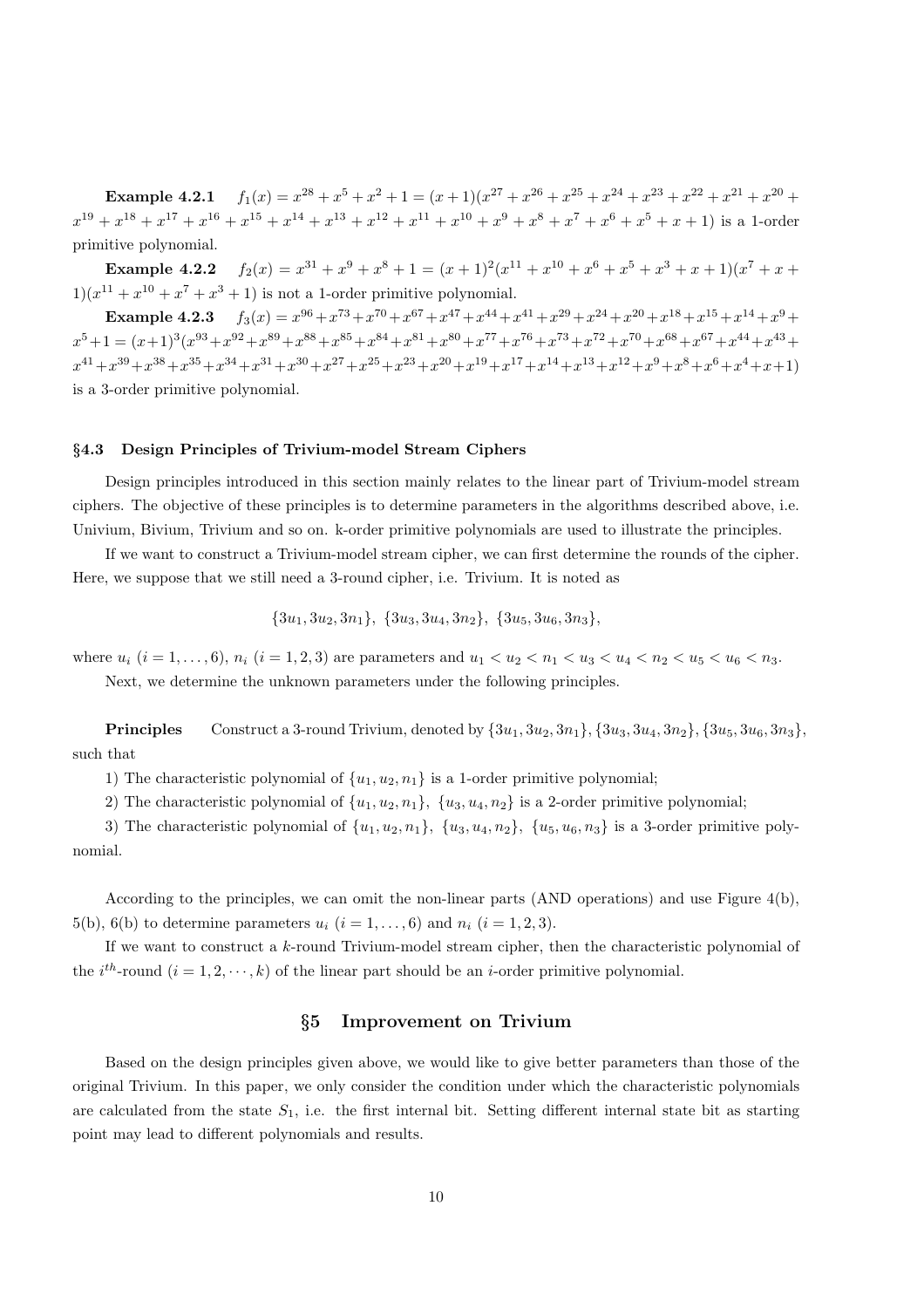We choose the parameters divided by 3 according to the description in Section 4. Trivium has 288-bit internal state, so we set  $n_3 = 288/3 = 96$ . It can be noted as

 ${3 \times 22, 3 \times 23, 3 \times 31}, {3 \times 54, 3 \times 57, 3 \times 59}, {3 \times 81, 3 \times 88, 3 \times 96}.$ 

We found that the characteristic polynomial of the original Trivium is 3-order primitive, but the characteristic polynomial of the corresponding Univium is not 1-order primitive. Neither is that of the corresponding Bivium.

After lots of research, we found out some suitable parameters according to the discussion above. Sections below describes new constructions of Trivium-model stream ciphers.

#### §5.1 Improvement On the Original Trivium

This algorithm is the improvement on original Trivium.  $n_1, n_2, n_3$  are the same as the original algorithm and  $u_i$   $(i = 1, \dots, 6)$  are adjusted so as to satisfy the principles discussed in Section 4.3. Thus, not only the characteristic polynomial of the whole algorithm is a 3-order primitive polynomial, but also those of the Univium and Bivium are 1-order and 2-order primitive polynomials respectively. This improved construction is noted as

 ${3 \times 10, 3 \times 22, 3 \times 31}, {3 \times 36, 3 \times 48, 3 \times 59}, {3 \times 65, 3 \times 85, 3 \times 96}.$ 

The complete description of the generation keystream phase of this algorithm is given by the following simple pseudo-code:

for  $i = 1$  to N do  $t_1 \leftarrow s_{30} + s_{93}$  $t_2 \leftarrow s_{108} + s_{177}$  $t_3 \leftarrow s_{195} + s_{288}$  $z_i \leftarrow t_1 + t_2 + t_3$  $t_1 \leftarrow t_1 + s_{91} \cdot s_{92} + s_{144}$  $t_2 \leftarrow t_2 + s_{175} \cdot s_{176} + s_{255}$  $t_3 \leftarrow t_3 + s_{286} \cdot s_{287} + s_{66}$  $(s_1, s_2, \ldots, s_{93}) \leftarrow (t_3, s_1, \ldots, s_{92})$  $(s_{94}, s_{95}, \ldots, s_{177}) \leftarrow (t_1, s_{94}, \ldots, s_{176})$  $(s_{178}, s_{179}, \ldots, s_{288}) \leftarrow (t_2, s_{178}, \ldots, s_{287})$ 

#### §5.2 A New Trivium of 384 Bits

Based on the principles in Section 4.3, we can also construct a new Trivium-model stream cipher with internal states of 384 bits. This Trivium-model stream cipher can be noted as

 ${3 \times 10, 3 \times 22, 3 \times 31}, {3 \times 36, 3 \times 48, 3 \times 59}, {3 \times 65, 3 \times 72, 3 \times 128}.$ 

The characteristic polynomial of  $\{10, 22, 31\}$  is a 1-order primitive polynomial. That of  $\{10, 22, 31\}$ ,  $\{36, 48, 59\}$ is a 2-order primitive polynomial. That of  $\{10, 22, 31\}$ ,  $\{36, 48, 59\}$ ,  $\{65, 72, 128\}$  is a 3-order primitive polynomial.

The complete description of the generation keystream phase of this algorithm is given by the following simple pseudo-code: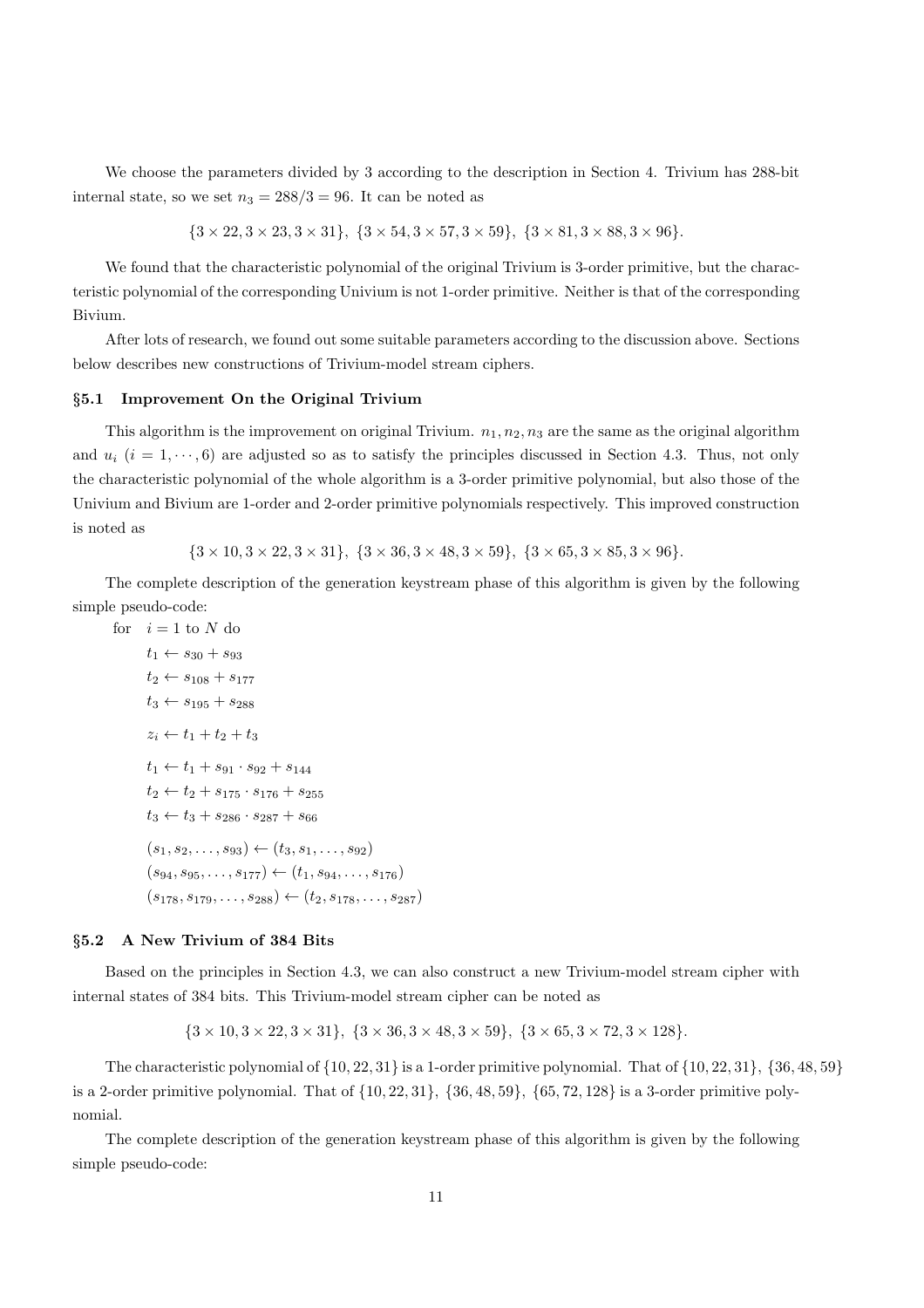for  $i = 1$  to N do  $t_1 \leftarrow s_{30} + s_{93}$  $t_2 \leftarrow s_{108} + s_{177}$  $t_3 \leftarrow s_{195} + s_{384}$  $z_i \leftarrow t_1 + t_2 + t_3$  $t_1 \leftarrow t_1 + s_{91} \cdot s_{92} + s_{144}$  $t_2 \leftarrow t_2 + s_{175} \cdot s_{176} + s_{216}$  $t_3 \leftarrow t_3 + s_{382} \cdot s_{383} + s_{66}$  $(s_1, s_2, \ldots, s_{93}) \leftarrow (t_3, s_1, \ldots, s_{92})$  $(s_{94}, s_{95}, \ldots, s_{177}) \leftarrow (t_1, s_{94}, \ldots, s_{176})$  $(s_{178}, s_{179}, \ldots, s_{384}) \leftarrow (t_2, s_{178}, \ldots, s_{383})$ 

## §5.3 Another New Trivium Designed for 32-bit OS

Considering 32-bit OS, we also found another construction of Trivium listed below.

 $\{3 \times 5, 3 \times 20, 3 \times 32\}, \{3 \times 33, 3 \times 42, 3 \times 64\}, \{3 \times 65, 3 \times 84, 3 \times 96\}.$ 

The complete description of the generation keystream phase of this algorithm is given by the following simple pseudo-code:

for  $i = 1$  to N do  $t_1 \leftarrow s_{15} + s_{96}$  $t_2 \leftarrow s_{99} + s_{192}$  $t_3 \leftarrow s_{195} + s_{288}$  $z_i \leftarrow t_1 + t_2 + t_3$  $t_1 \leftarrow t_1 + s_{94} \cdot s_{95} + s_{126}$  $t_2 \leftarrow t_2 + s_{190} \cdot s_{191} + s_{252}$  $t_3 \leftarrow t_3 + s_{286} \cdot s_{287} + s_{60}$  $(s_1, s_2, \ldots, s_{96}) \leftarrow (t_3, s_1, \ldots, s_{95})$  $(s_{97}, s_{98}, \ldots, s_{192}) \leftarrow (t_1, s_{97}, \ldots, s_{191})$  $(s_{193}, s_{194}, \ldots, s_{288}) \leftarrow (t_2, s_{193}, \ldots, s_{287})$ 

# §6 Conclusion

Trivium is one of the most promising stream ciphers selected by eSTREAM project. Simplicity, efficiency and clarity make it a successful design. Based on the structure of Trivium, this paper introduced new principles to design Trivium-model stream ciphers. An extended definition of primitive polynomial, k-order primitive polynomial, is given in this paper. New versions of Trivium according to the principles are shown as an improvement to the original algorithm.